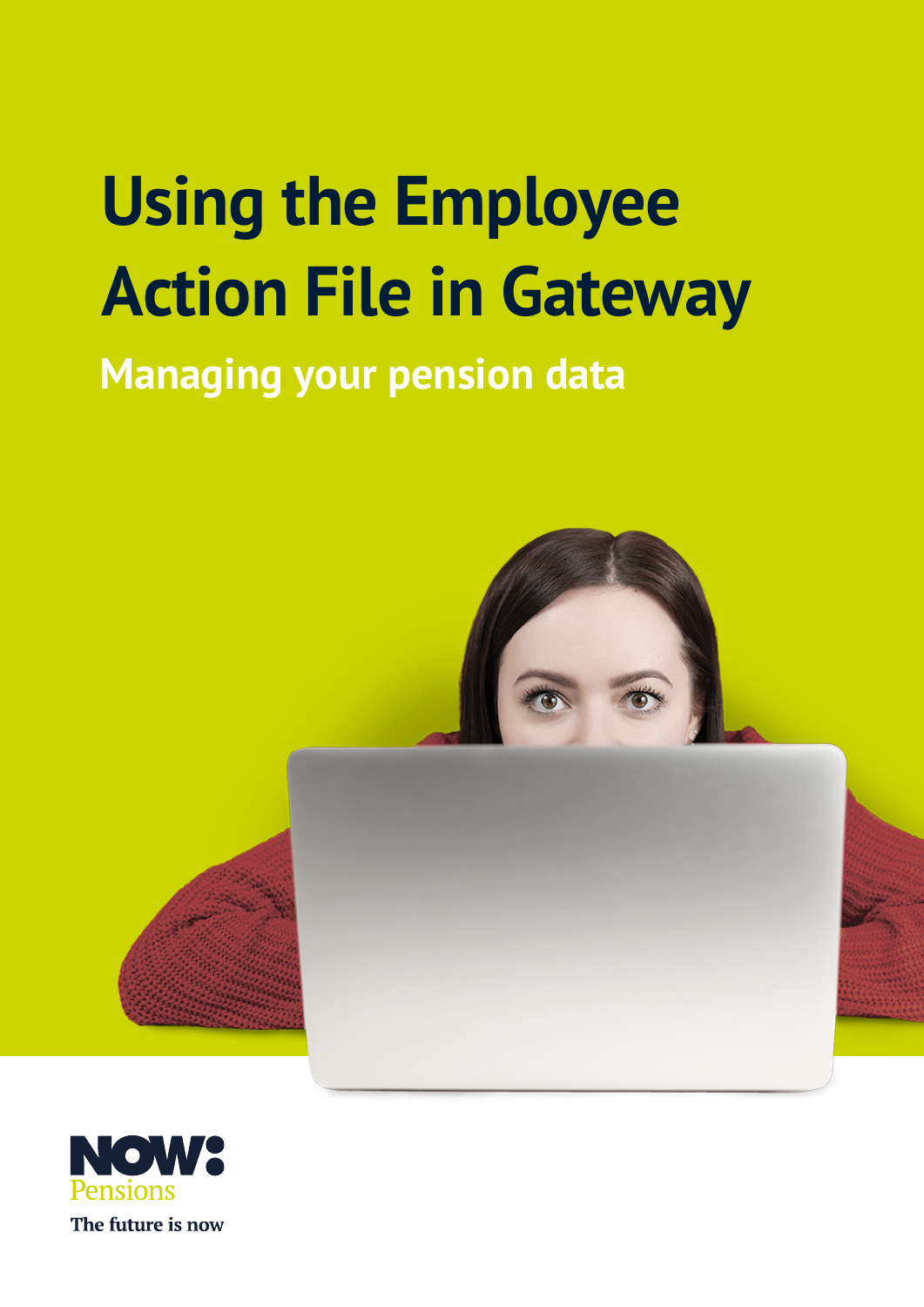

### **Introduction**

We explain how to use the Employee Action File (EAF) to manage your pension data in Gateway.

#### **Table of contents**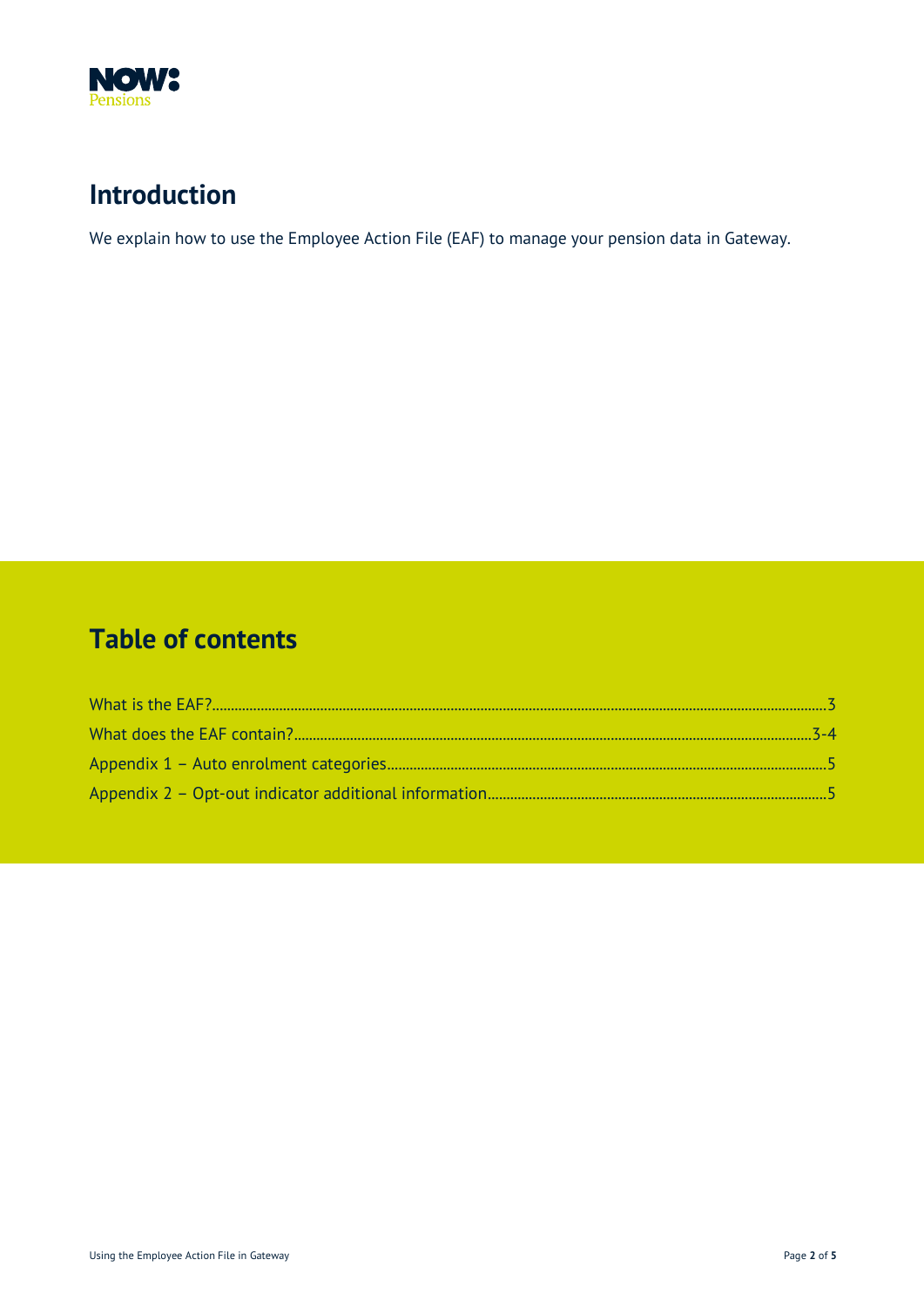<span id="page-2-0"></span>

#### **What is the EAF?**

It's a CSV file showing any actions your employees have taken since you last ran your payroll and uploaded a pension data file.

For example, it will show whether employees have opted into or out of the Scheme, or started or stopped paying additional voluntary contributions.

You'll use this file to update your payroll software before you run your next payroll, so your next pension data file includes the changes.

#### **What does the EAF contain?**

The file will include column headings, but the order will also be consistent with any redundant columns that remain in the file but are blank.

All fields will be included in **Downloaded reports**.

| Item no     | <b>Header</b>                      | <b>Format</b>   | <b>Explanation</b>                                                                                                         |
|-------------|------------------------------------|-----------------|----------------------------------------------------------------------------------------------------------------------------|
| $\mathbf 1$ | <b>ER Code</b>                     | $\overline{4}$  | Four-character code (also known as Employer Code)<br>supplied by NOW: Pensions to identify individual<br>employers         |
| 2           | <b>PAYROLL CODE</b>                | $\overline{4}$  | Four-character Payroll Code (also known as Pay Code) to<br>identify individual payrolls                                    |
| 3           | <b>EMPLOYEE NO</b>                 | 25              | Unique employee identifier (ID)                                                                                            |
| 4           | <b>SURNAME</b>                     | 40              |                                                                                                                            |
| 5           | <b>FORENAME 1</b>                  | 40              |                                                                                                                            |
| 6           | <b>NINO</b>                        | AA000000A       | National Insurance number                                                                                                  |
| 7           | <b>OPT IN INDICATOR</b>            | I or blank      | $I = opt in$<br>Populated when employee asks to opt in                                                                     |
| 8           | <b>OPT IN DATE</b>                 | DD/MM/YYYY      |                                                                                                                            |
| 9           | <b>OPT OUT</b><br><b>INDICATOR</b> | A or O or blank | $A =$ Valid auto enrolment opt-out<br>$O =$ Scheme opt-out<br>This is populated when employee asks to leave the<br>Scheme. |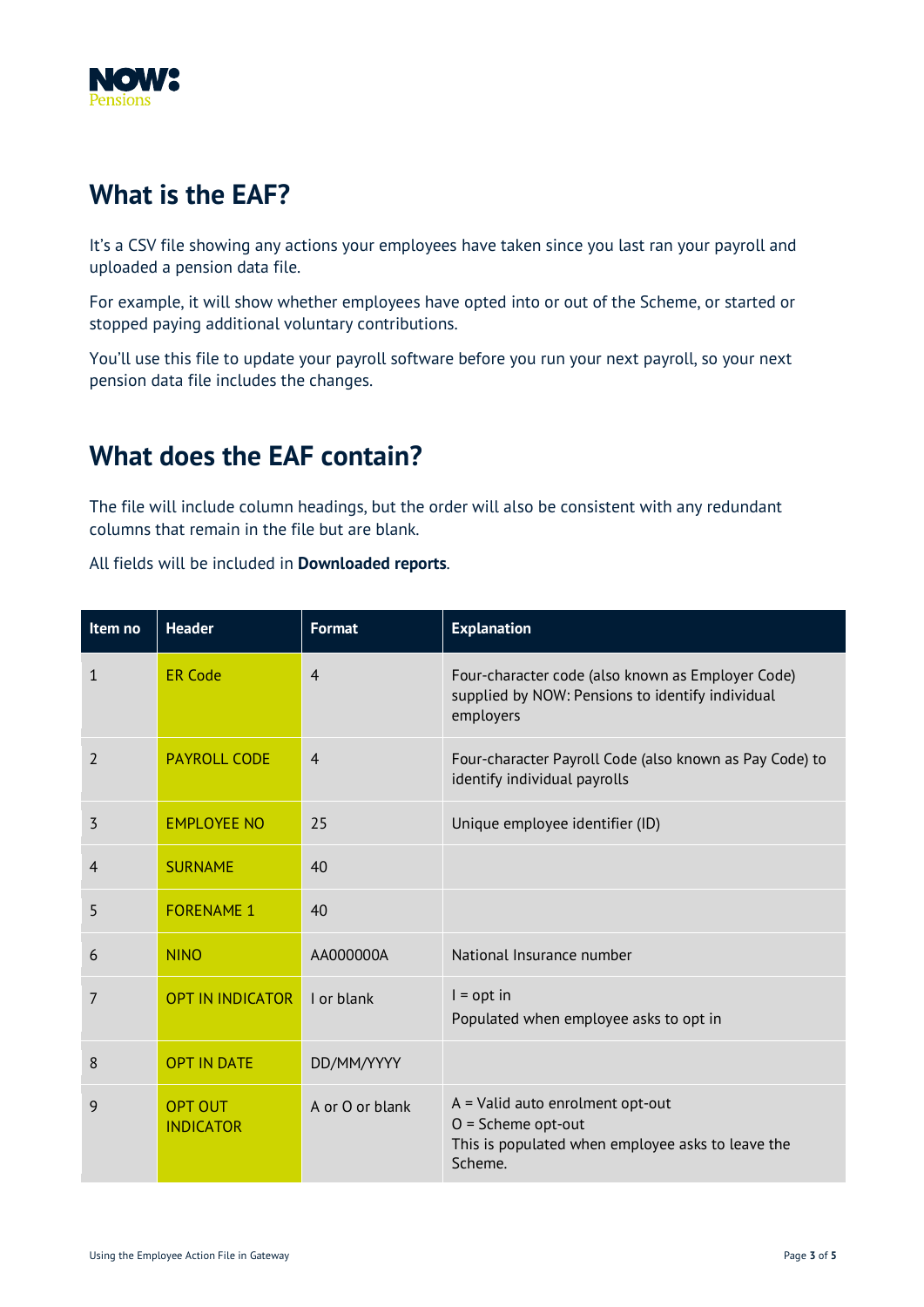

|    |                                     |                | See appendix 2 for more information                                                                                                  |
|----|-------------------------------------|----------------|--------------------------------------------------------------------------------------------------------------------------------------|
| 10 | <b>OPT OUT DATE</b>                 | DD/MM/YYYY     |                                                                                                                                      |
| 11 | <b>OO LAST DAY</b>                  | DD/MM/YYYY     | The last date an employee can opt out and receive a<br>contribution refund<br>This can be updated if a two-week extension is granted |
| 12 | <b>EE CONTRATE</b>                  | 0.00           | Employee contribution rate excluding additional<br>voluntary contributions (AVCs)                                                    |
| 13 | <b>ER CONTRATE</b>                  | 0.00           | Employer contribution rate                                                                                                           |
| 14 | <b>AVC RATE</b>                     | 0.00           | AVC percentage                                                                                                                       |
| 15 | <b>AVC RATE</b><br><b>INDICATOR</b> | I or blank     | I = AVC rate included in file<br>This is populated when AVC is requested                                                             |
| 16 | <b>TOTAL EERATE</b>                 | 0.00           | Columns 12 and 14 aggregated<br>Used when AVCs can't be split out in the payroll system                                              |
| 17 | <b>CATEGORY</b>                     | See Appendix 1 | Assessment category                                                                                                                  |
| 18 | <b>POSTPONEMENT</b><br><b>DATE</b>  | DD/MM/YYYY     | Last date of postponement/deferral period                                                                                            |
| 19 | <b>AE DATE</b>                      | DD/MM/YYYY     | Date that an employee is enrolled                                                                                                    |